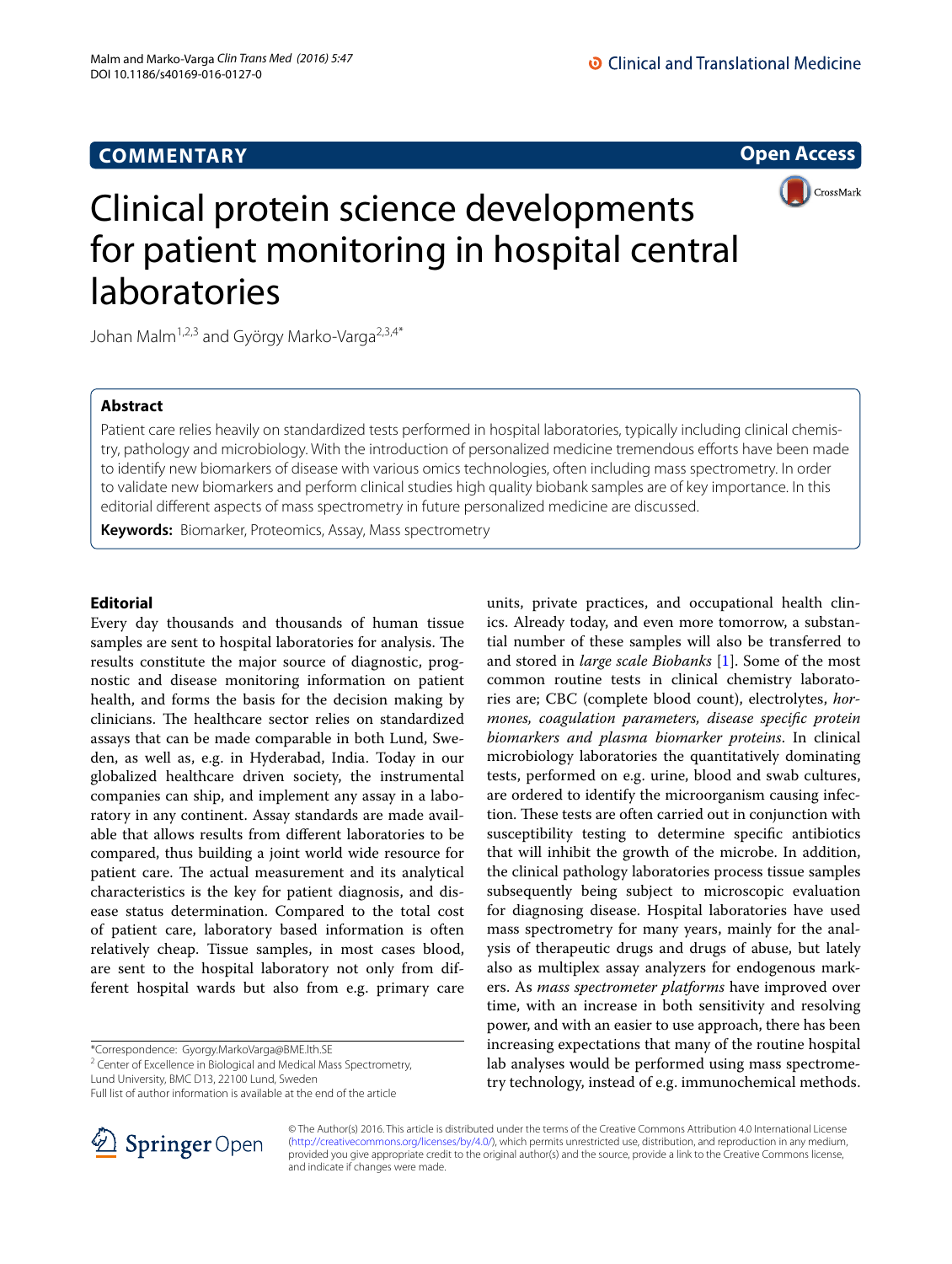Not only mass spectrometry but also other 'omics tools' have become more widely and affordably available, and these new technologies form the basis for an accurate and versatile monitoring of personalized medicine treatments.

During the last decades tremendous efforts have been made to identify and introduce novel biomarkers, especially cancer biomarkers, in clinical medicine. These biomarkers, whether biomarkers for cancer or other diseases, may be of varying molecular types, such as; *proteins, DNA, RNA, and metabolites*, are found in e.g. blood, urine or other tissue samples. In spite of improved technology capabilities, the introduction of what is often called "precision medicine" or "personalized medicine" in hospital routine laboratories has been slower than expected, mainly for two reasons;

- the degree of automation
- the interpretation of data.

Most of today's routine analyses are fairly cheap, highly automated and have short turn-around times. The resulting outcome is in most cases, easily interpreted. Mass spectrometry on the other hand has traditionally been labor intensive and the interpretation of the resulting, often, complex data a bottleneck. However, the different 'omics tools', and in particular mass spectrometry, have become faster and more easy to use. The instrument purchase still remains the major cost, while the running costs still are low in comparison to ELISA platforms. With dedicated assays, the data can be easily handled as relative or absolute measures in patient samples.

One of the most widely used omics technology platforms is mass spectrometry based detection of *somatic gene mutations* using the Sequenome *DNA mass-array technology*. Here matrix-assisted laser desorption ionization time of flight (MALDI-TOF) technology has been adapted to high throughput screening. One of the most recent, 'new' fields using mass spectrometry in routine diagnostics is the identification and typing of bacteria, especially after the approval by FDA of two MALDI-TOF–MS based platforms [\[2](#page-2-1), [3\]](#page-2-2). By the use of MALDI mass spectrometry technology many cultivable microorganism in clinical samples can be identified, and mass spectrometry based diagnostics can be used for rapid hospital laboratory diagnosis of common organisms including those that are difficult to culture. Fast and specific identification of microorganisms will be even more important in the future due to the increasing problems with antibiotic resistance. In patients with sepsis, one of the leading causes of death in non-coronary intensive care units, early treatment is of utmost importance and often impacts patient outcome. Recently, clinical reports

position sepsis as a major challenge to the healthcare sector and to our society. Sepsis patients constitute a healthcare problem with the same magnitude as a major part of cancer patients per year, partly due antibiotic resistance. Consequently, rapid identification of the blood stream infections, and the identity of the particular microorganism causing the disease is a prerequisite for initiating adequate antibiotic therapy. There are dedicated kits for *Sepsis*; The *MALDI Biotyper Sepsityper*®, which enable a proteomic profile to be established, with high resolution mass spectrometry that applies sequence libraries for a positive identification of various bacteria directly from positive blood cultures. Another example of proteomics based *identification of microorganisms* is the identification of mycobacteria using the "Mycobacteria Library", which currently can manage the positive identity of 159 out of the 169 known species of today, applying high end bioinformatics software. Following the regulatory guidelines, the sample is submitted to the Biotyper mass spectrometry platform for screening and identification of blood samples, the diagnosis is established in less than 30 min after detection of a positive blood culture. Typically, 96 samples can be fully analyzed in one cycle period using MALDI Mass Spectrometry technology as a high throughput platform [[4\]](#page-2-3).

In the hospital pathology laboratory the histopathological diagnosis has long been performed by haematoxylin and eosin stained tissue samples. This method is now routinely complemented by immunohistochemistry and often also by electron microscopy and molecular techniques. During the last two decades *mass spectrometry imaging* (MSI) has been used for direct analysis of tissue sections. Especially MALDI links molecular analysis to traditional histology. MSI may add information to the histopathological analysis, confirm the diagnosis and aid in the choice of treatment [\[5](#page-2-4)]. Our knowledge of diseases is being advanced in large population-based studies, and the use of data from these epidemiological resources will highly impact our ability to both model and solve diseaserelated questions in the future. Clinical samples represent a valuable resource not only in routine patient care, but also for investigating the many factors that drive human biology in various disease settings. Biomarkers present in clinical samples bring important read-outs of health and disease. When this data is combined with other types of patient information, it can aid decision making by physicians in applying the optimal patient treatment procedure. Improved analytical performance characteristics requires high quality samples for reliable results. There are many steps in sample processing, storage, and management that need to be understood and pursued in R&D operations. These work flows and integrations provide not only preservation of the desired analytes in